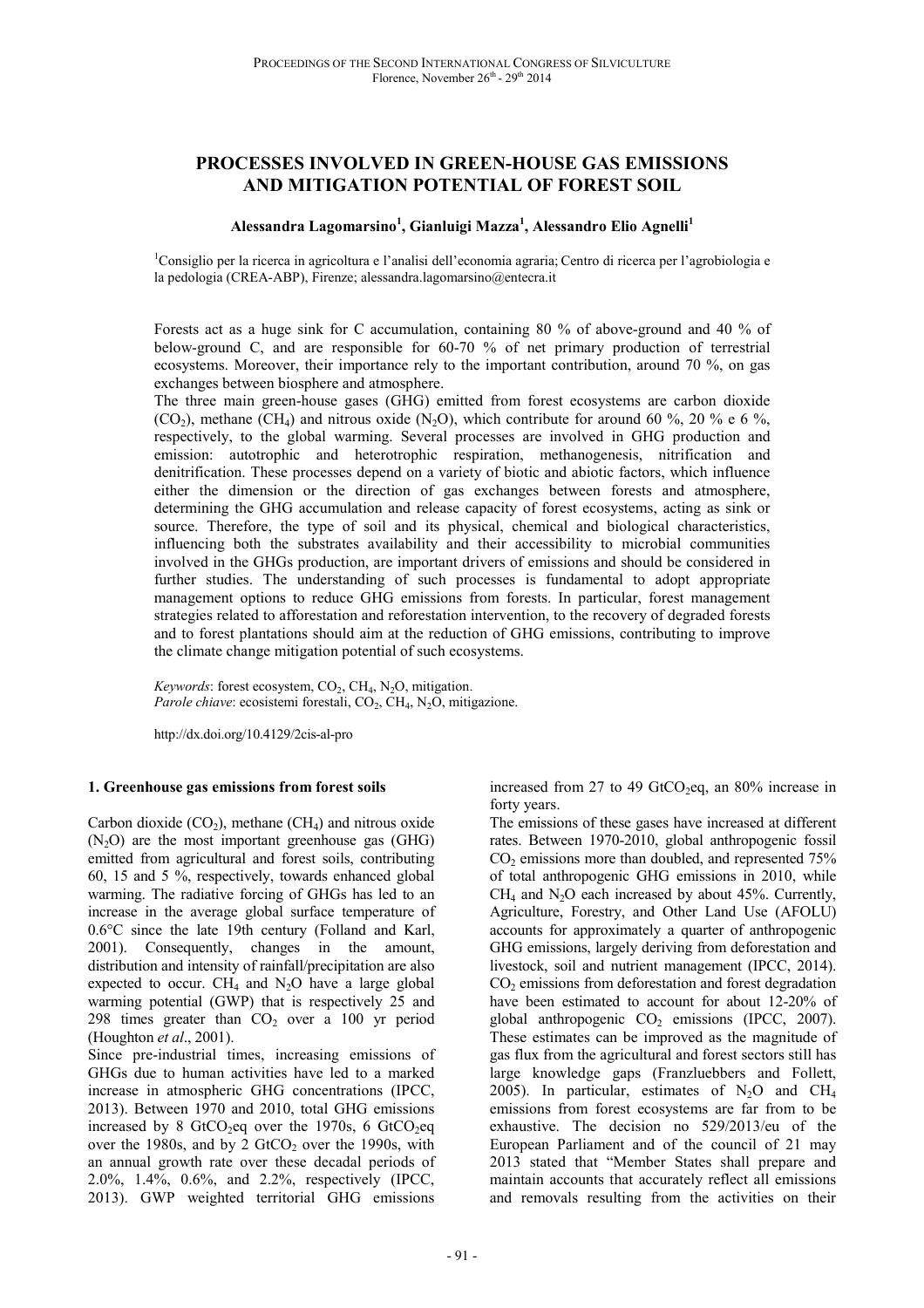territory falling within the following categories: a) afforestation, b) reforestation, c) deforestation, d) forest management", "... covering emissions and removals of the following greenhouse gases: a)  $CO<sub>2</sub>$ , b)  $CH<sub>4</sub>$ , c)  $N<sub>2</sub>O$ ". Thus, accounting of emissions and removals of  $CO<sub>2</sub>$ , CH<sub>4</sub> and N<sub>2</sub>O is fundamental in order to meet EU targets.

Although deforestation is the main source, forest degradation contribute to atmospheric GHG emissions through decomposition of remaining plant material and soil carbon (C). These larger emission are no more balanced by the C storage capacity in woody biomass and soil, due to unstable structural conditions of the degraded stands. Deforestation and forest degradation are important contributors to global GHG emissions, but if these processes are controlled, forests can significantly contribute to climate change mitigation. Forest degradation, implying a decrease in canopy cover and regeneration, as well as forest fragmentation, will affect the annual increment of C sequestration, reducing the potential of these forests to act as a sink or transforming them into a source of GHGs.  $CO<sub>2</sub>$ emissions from deforestation and forest degradation have been estimated to account for about 12-20% of global anthropogenic  $CO<sub>2</sub>$  emissions (IPCC, 2007). Nabuurs *et al.* (2000) estimate the potential of a broad range of forest-related activities (including protection from natural disturbance, improved silviculture, savannah thickening, restoration of degraded lands, and management of forest products) at 0.6 GtC/yr over six regions in the temperate and boreal zone (Canada, USA, Australia, Iceland, Japan, and EU).

#### **2. Processes involved and main drivers**

Processes involved in GHG production and emission are complex and different, depending on the gas considered. Main processes include autotrophic and heterotrophic respiration, metahnogenesis, CH4 oxidation, nitrification and denitrification. Main drivers of GHG production and emission are reported in Figure 1.

# *2.1 CO<sup>2</sup>*

 $CO<sub>2</sub>$  emissions from soils are greater than all other terrestrial-atmospheric C exchanges, with the exception of gross photosynthesis (Raich and Schlesinger, 1992). An equivalent of almost 10% of  $CO<sub>2</sub>$  contained in the atmosphere passes through soils each year, which is more than 10 times the amount of CO2 released by fossil fuel combustion (Raich and Potter, 1995). In European forests, about 55% of photosynthetically fixed C finds its way back into the atmosphere via belowground respiration (Janssens *et al.*, 2001). Due to the magnitude of this flux and the large stock of C present in soils, any change in soil C emissions in response to environmental changes could constitute a significant feedback on  $CO<sub>2</sub>$  concentration in the atmosphere. Mechanisms responsible for  $CO<sub>2</sub>$ production are the result of two distinct processes: i) breakdown of root-derived C (root and rhizosphere respiration) and ii) decomposition of soil-derived C

(heterotrophic respiration of SOM) (Ryan and Law, 2005).

The rhizosphere respiration includes belowground autotrophic respiration and heterotrophic respiration of C substrates originating from newly assimilated C, e.g. root exudates and recent dead root biomass (van Hees *et al.*, 2005).

In terrestrial ecosystems, about 35-80% of C fixed through photosynthesis is transferred belowground to fuel root activity, mycorrhizal networks and root exudates (Raich and Nadelhoffer, 1989; Davidson *et al.*, 2002; Giardina *et al.*, 2003; Ryan *et al.*, 2004). Root productivity and photosynthetic activity are thus the main factors controlling below-ground C allocation, and therefore the  $CO<sub>2</sub>$  efflux from soils (Högberg *et al.*, 2001; Kuzyakov and Cheng, 2001). Thus, soil respiration (SR) results from activity of a multi-organism network of oxidation pathways, where individual root/rhizosphere and heterotrophic components may respond to environmental constraints in contrasting ways (Trueman and Gonzalez-Meler, 2005). Indeed, one of the main problems with predicting soil respiration is that it is influenced by a multitude of interacting factors including soil temperature, moisture, soil C or litter quality, root density, microbial community structure and size, physical and chemical soil properties and vegetation type, nutrient status and growth rate (Raich and Tufekcioglu, 2000). Consequently, in most ecosystems the rate of soil respiration is highly temporally and spatially variable.

*2.2 N2O* 

Reduction of  $N_2O$  emissions from terrestrial ecosystems is particularly challenging due to the number and complexity of  $N_2O$  production processes occurring in soil (Venterea *et al.*, 2012). Main processes include:

i) chemodenitrification;

ii) nitrification;

iii) denitrification;

iv) nitrifier denitrification,

v) nitrate ammonification.

All these mechanisms are responsible for  $N_2O$ emissions and can occur simultaneously in soil in different micro-niches. Nitrification is a microbial oxidative process that lead to the release of nitrate, via nitrite, starting from reduced forms of N, typically ammonia with a two steps reaction:

1) NH<sub>4</sub><sup>+</sup> + 3/2O<sub>2</sub> 
$$
\rightarrow
$$
 NO<sub>2</sub><sup>-</sup> + 2H<sup>+</sup> + H<sub>2</sub>O + E  
2) NO<sub>2</sub><sup>-</sup> + 1/2O<sub>2</sub>  $\rightarrow$  NO<sub>3</sub><sup>-</sup> + E

The first, limiting step of nitrification is the ammonia oxidation carried out by a relatively restricted number of autotrophic chemilithotrophic bacteria. In aerobic systems, nitrification is one of the main mechanism responsible for  $N_2O$  production, which is favored by high soil  $NH_4^+$  concentrations, high soil temperature and water filled pore space lower than 60% (Norton e Stark, 2011).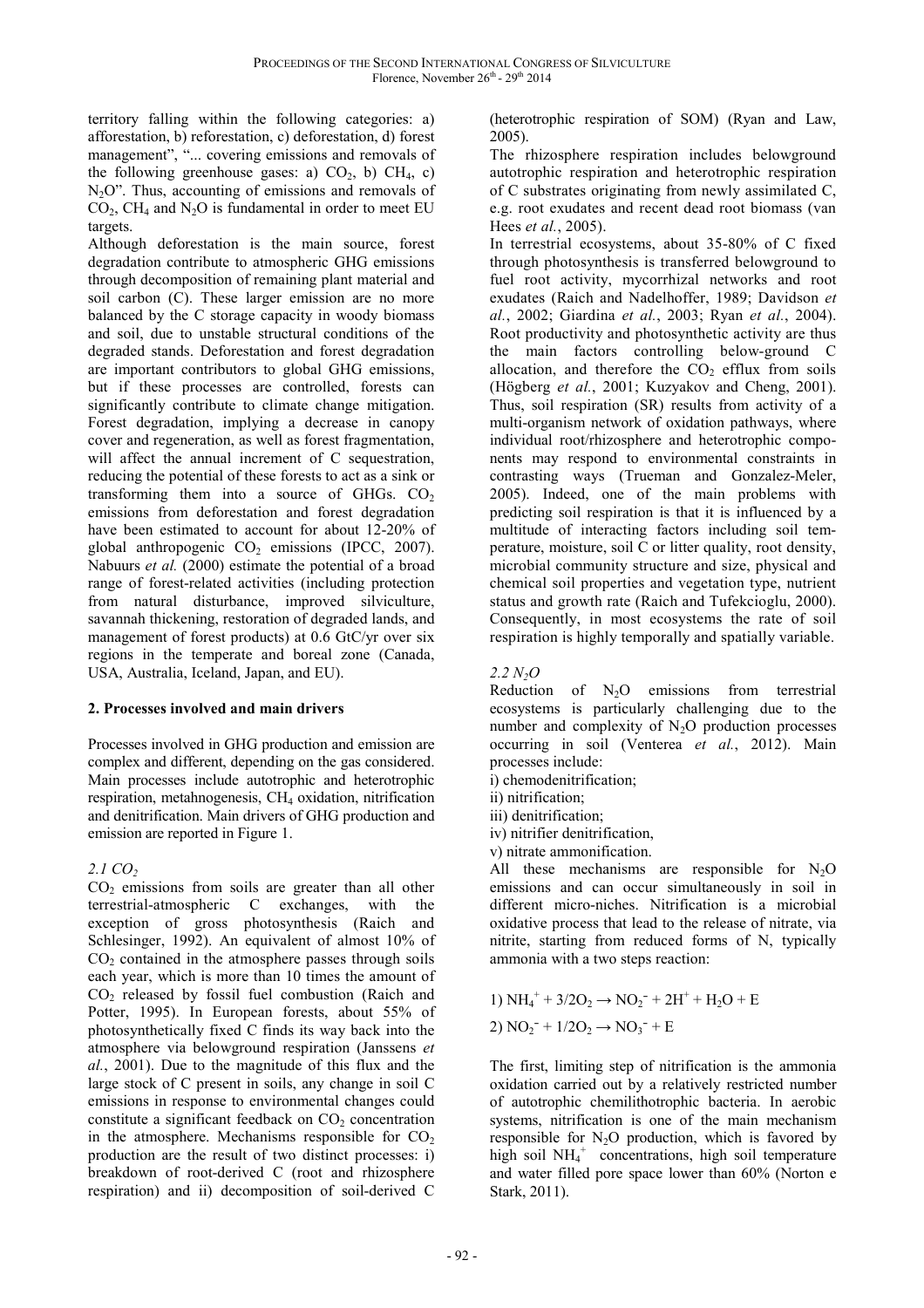Several microbial processes compete for  $NO<sub>3</sub>$ <sup>-</sup> released in soil: denitrification, dissimilatory  $NO_3$ <sup>-</sup> reduction to  $NH_4^+$ , and anaerobic  $NH_4^+$  oxidation. Denitrification is a respiratory process in which  $NO<sub>3</sub>$ is reduced stepwise to dinitrogen  $(N_2)$  via nitrite, nitric oxide and nitrous oxide intermediates. In bacteria, this process typically occur under low  $O_2$  or under anoxic conditions, with water filled pore space higher than 60%. In forest ecosystems the loss of  $NO<sub>3</sub>$  from root zone represents the loss of an important plant nutrient while the incomplete soil denitrification can lead to release of  $N_2O$  to the environment (Tiedje, 1988).  $NO<sub>3</sub>$  reductions are catalysed stepwise by four different reductase encoded by several genes nitrate reductase (*narG*, n*apA*), nitrite reductase (*nirS*, *nirK*), nitric oxide reductase (*cnorB*, *qnorB*) and nitrous oxide reductase (*nosZ*).

The composition of the nitrifying and denitrifying communities in soil and their functional diversity may be crucial in regulating  $N_2O$  emissions to the atmosphere (Cavigelli and Robertson, 2000; Holtan-Hartwig *et al.*, 2002; Enwall *et al.*, 2005).

#### *2.3 CH<sup>4</sup>*

CH4 production is the microbial end product of the anaerobic mineralization of soil organic matter (SOM) degradation performed by microorgsnisms of Archaea domain in anoxic environments, including submerged soils. The two main types of methanogenic pathways are acetate- and  $H_2/CO_2$ -dependent methanogenesis (Conrad, 1999):

a) 
$$
CO_2 + 4H_2 \rightarrow CH_4 + 2H_2O
$$
  
b)  $4HCOOH \rightarrow CH_4 + 3CO_2 + 2H_2O$ 

CH4 production is suppressed when other alternative electron acceptors  $(O_2, NO_3, Fe(III)),$  and  $SO_4^{2-}$ ) are present and typically occur at redox potential lower than 200 mV.

 $CH<sub>4</sub>$  is emitted in atmosphere through three main mechanisms: transport through plants aerenchyma, diffusion and ebullition. Aerenchyma transport is responsible for most of CH4 emitted from terrestrial ecosystems and act as a pipe for the CH<sub>4</sub> present in groundwater in the presence of deep roots (Schenk and Jackson, 2005). Thus, wetland soils (swamps, bogs, etc.) and rainforests are the main natural source of  $CH<sub>4</sub>$  with an estimated emission of 100-200 Tg year<sup>-1</sup> (Le Mer and Roger, 2001). Inverse process is  $CH<sub>4</sub>$  oxidation, which is performed by aerobic methanotrophic microorganisms. Forest in oxic and upland soils are efficient  $CH<sub>4</sub>$  sinks and are estimated to consume about 10% of atmospheric CH4 (IPCC, 2007).

Soil water content is therefore the main driver of CH<sup>4</sup> production/consumption, influencing the presence of alternative electron acceptors and redox potential. Soil physical properties (such as texture, aggregation status, diffusivity...) and soil organic matter strongly affect CH<sub>4</sub> production and emissions, by altering  $O<sub>2</sub>$ and substrate availability.

#### **3. Mitigation potential**

Forest-based strategies offer a cost-effective means to mitigate climate change, so appropriate forest management can help both to reduce emissions from deforestation and forest degradation and to increase C removals (Balderas Torres *et al.*, 2013). With the 20-20- 20 targets, the EU has set itself the objective of reducing emissions by 20% until 2020 (European Commission, 2012). The main mitigation options within AFOLU (Agriculture, Forest and Other Land Use) involve one or more of these three strategies: i) reduction/prevention of emissions to the atmosphere by conserving existing C pools in soils or vegetation that would otherwise be lost or by reducing emissions of  $CH<sub>4</sub>$  and N<sub>2</sub>O; ii) sequestration – enhancing the uptake of C in terrestrial reservoirs, and thereby removing  $CO<sub>2</sub>$  from the atmosphere; and iii) reducing  $CO<sub>2</sub>$  emissions by substitution of biological products for fossil fuels or energy-intensive products. This work will focus on the three strategies, giving an overview of management options able to mitigate GHG emissions from soil. Some forest management practices which have demonstrated to affect  $CO_2$ ,  $CH_4$  or  $N_2O$  emissions, and the direction of changes, are reported in table 1. The capacity of ecosystems to store C depends on the balance between net primary productivity (NPP) and heterotrophic respiration. Whether a particular ecosystem is functioning as sink or source of GHG emission may change over time, depending on its vulnerability to climate change and other stressors and disturbances. Forest ecosystems generally represent a net sink for  $CO<sub>2</sub>$ and have the potential to offset from 2% to 30% of expected emissions during this century, as confirmed by inventory measurements in both managed and unmanaged forests in temperate and tropical regions (Luyssaert *et al.*, 2008; Pan *et al.*, 2011). It has been argued that conservation of forests by using good selvicultural practice and through tree planting can enhance strongly the C sink provided by terrestrial ecosystems (Baral and Gupta, 2004). Although data on C sequestration potential are widely accessible in most part of the world, less is known about the potential for GHG emission reduction with proper management strategies. Moreover, even if the importance of  $CH<sub>4</sub>$  and N<sub>2</sub>O emissions is recognized, scientific research has largely focused on  $CO<sub>2</sub>$ . Reducing GHG emissions and GWP is a fundamental aspect of climate change mitigation strategies and strongly depends on the adopted management options.  $N_2O$  emissions reduction is particularly challenging due to the complexity of processes involved and their interactions, thus the result may be achieved only if the different aspects of processes involved are considered.

# *3.1 Afforestation/reforestation intervention*

Conversion of degraded soil from agricultural to forest use can accrue the pool of C stored into soil (Guo and Gifford, 2002), with a positive balance between GHG emissions and C accumulation. A decrease of  $CO<sub>2</sub>$ emissions is the result of lower C mineralization rates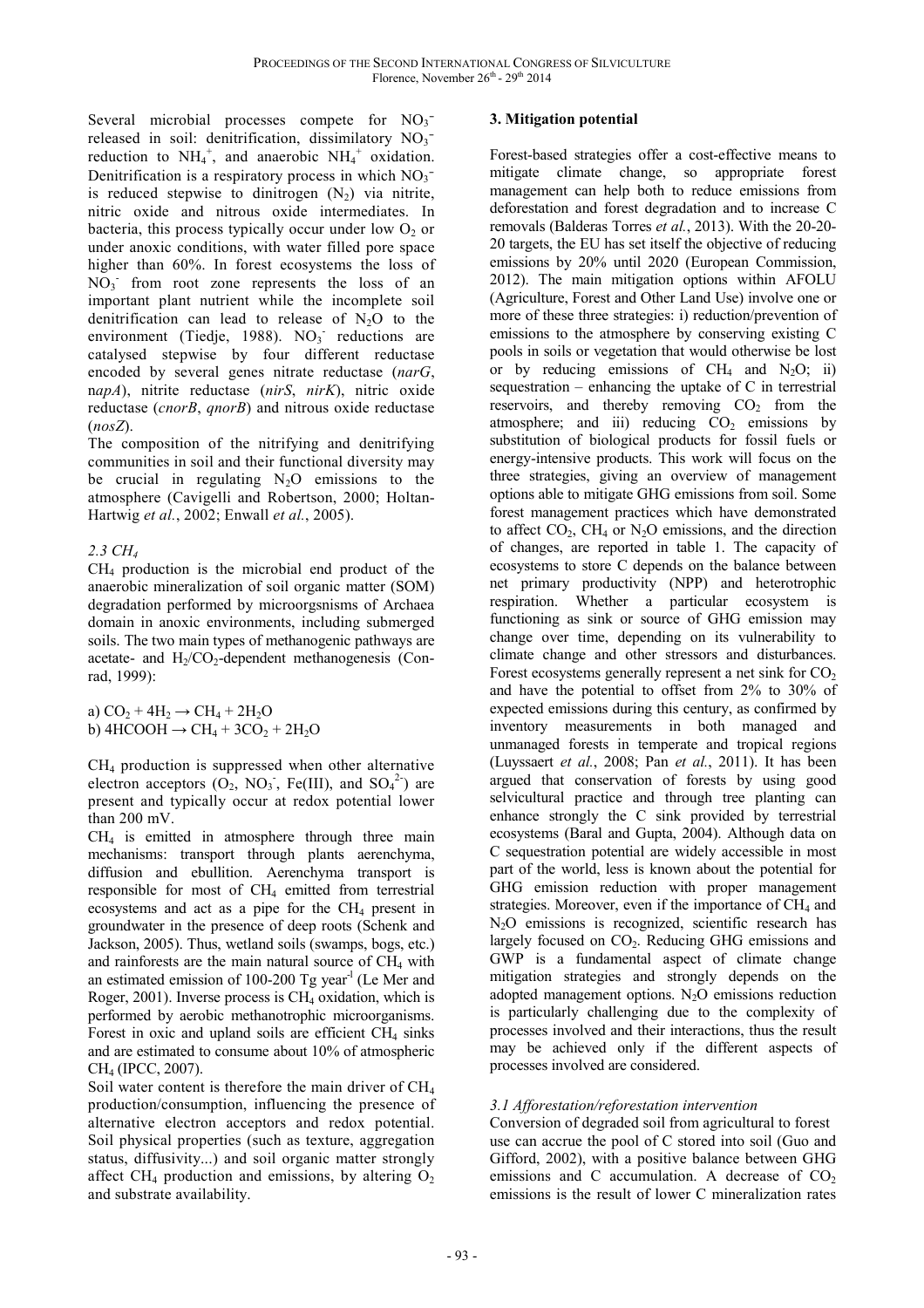due to minor or absent soil disturbance, which increase physical protection of C. This reduction is maximum in case of conversion from agricultural to natural forests, while can be partial in case of plantations. Contrarily, conversions from pasture to forests can bring to net losses of C, mainly because of lower turnover rates of soil organic matter, in particular in case of pine afforestation (Groenendijk *et al*., 2002).

Less studies focused on changes of  $CH<sub>4</sub>$  and N<sub>2</sub>O emissions after afforestation/reforestation intervention. Available results seems to indicate a tendency towards lower  $N_2O$  emissions because of lower N input from fertilization or animal dejections (Merino *et al*., 2004; Allen *et al*., 2009).

Potential reduction of CH<sub>4</sub> emissions mainly depends on water conditions of soil before intervention. Main benefits have been found in peats ecosystems following drainage and water uptake by plants (Makiranta *et al*., 2007). Impact of stand ages on GHG emissions have been less studied but first results seems indicate a trend toward lower CH<sub>4</sub> and higher  $N_2O$  emissions with the forest age (Christiansen and Gundersen, 2011).

# *3.2 Forest degradation*

The United Nations Framework on Climate Change (UNFCCC), at its thirteenth meeting in 2005 (COP-11), agreed to start a work program to explore a range of policy approaches and positive incentives for<br>Reducing Emissions from Deforestation and Reducing Emissions from Deforestation and Degradation (REDD). This process was further encouraged in the 2007 COP-13 with the explicit consideration of REDD activities as a means to enhance mitigation action by developing countries in the future (Corbera *et al.*, 2010).

As widely used by forest scientists, forest degradation implies a long-term loss of productivity, which thereby lower the capacity to supply products and/or services, including C storage capacity in vegetation and soil, changes in tree vigor and quality, species composition, soils, water, nutrients and the landscape. Forest-based strategies offer a cost-effective means to mitigate climate change, so appropriate forest management can help both to reduce emissions from deforestation and forest degradation and to increase C removals (Balderas Torres *et al.*, 2013). Increasing the C pool in vegetation and soil can be accomplished by protecting secondary forests and other degraded forests whose biomass and soil C densities are less than their maximum value and allowing them to sequester C by natural or artificial regeneration and soil enrichment. In this context, the conversion of degraded forest pine plantations to facilitate the introduction of latesuccessional native broadleaves species means to help restoring natural functioning processes (e.g. natural regeneration, or more generally, self-organization), increasing their stability, resilience and selfperpetuating capacity, besides their capacity to mitigate GHg emissions and increase C storage.

# *3.3 Silvicultural practices*

Management of forest ecosystems for climate change mitigation may include several strategies: i.e. fire protection, pest control, less intensive harvest, increasing the length of time to rotation (harvest), limitation of soil compaction, regulation of tree densities, selection of species, biodiversity conservation, residues management following felling. However, these strategies have the strongest and clear effect on C accumulation in forest biomass, while less is known on the impact on GHG emissions.

Forest management, such as felling and thinning could potentially change  $N_2O$  emission rates by altering the soil water content owing to the absence of trees (felling) or reduction of shading (thinning). The few studies that investigated effects of clear-felling on GHG fluxes revealed that clear-felling resulted in a pulse of  $N_2O$ , NO and  $CO<sub>2</sub>$  emissions (Zerva and Mencuccini, 2005). Clear-felling has been found to profoundly alter several pedo-climatic properties, which in turn may affect GHG emissions: soil temperature, soil water content, groundwater depth, soil bulk density and compaction (Frazer *et al.*, 1990; Schilling *et al.*, 1999). Soil compaction can bring a considerable increase of  $N_2O$  e CH<sub>4</sub> emissions because of macropores volume reduction and water saturation, with a tendency towards anaerobic conditions (Zerva e Mencuccini, 2005).

An alteration of substrate availability is expected after clear-felling, either in terms of decomposable C or N. Above and belowground litter and forest residues are made available for microbial decomposition, thus increasing  $CO<sub>2</sub>$  emissions (Buchmann, 2000). Moreover,  $N_2O$  emissions can be affected by clearfelling through modification in N availability: in fact, in the absence of plant uptake, the excess of N can trigger nitrification and thus  $N_2O$  emissions, favored also by the higher temperatures (Frazer *et al*., 1990). An increase of denitrification and methanogenesis has been found after clear-felling in high moisture environments (Dutch and Ineson, 1990). Thinning operation may affect GHG emission indirectly by altering soil temperature and mositure conditions. However, residues management can be extremely important in order to provide or remove organic matter available for decomposition, thus a proper strategy should be adopted depending on pedo-climatic condition of the site (Johnson and Curtis, 2001).

# *3.4 Fast growing plantations*

Fast growing plantations or short rotation forests respond to the objective of substituting biological products for fossil fuels or energy-intensive products, thereby reducing  $CO<sub>2</sub>$  emissions (Zsuffa *et al.*, 1996). Their role is becoming more and more important in climate change mitigation strategies, but still their management should be accurately planned to reduce GHG emissions from soil. In particular, irrigation, fertilization and tillage are common practices in plantations, which may strongly affect GHG emissions. The influence of excess N or water has been already discussed: inappropriate or excessive fertilization can provoke peaks of  $N_2O$ , while an excess of water can induce methanogenesis. Tillage operations before the implant or during tree growth significantly affect GHG emissions, directly by favoring diffusion rates into soil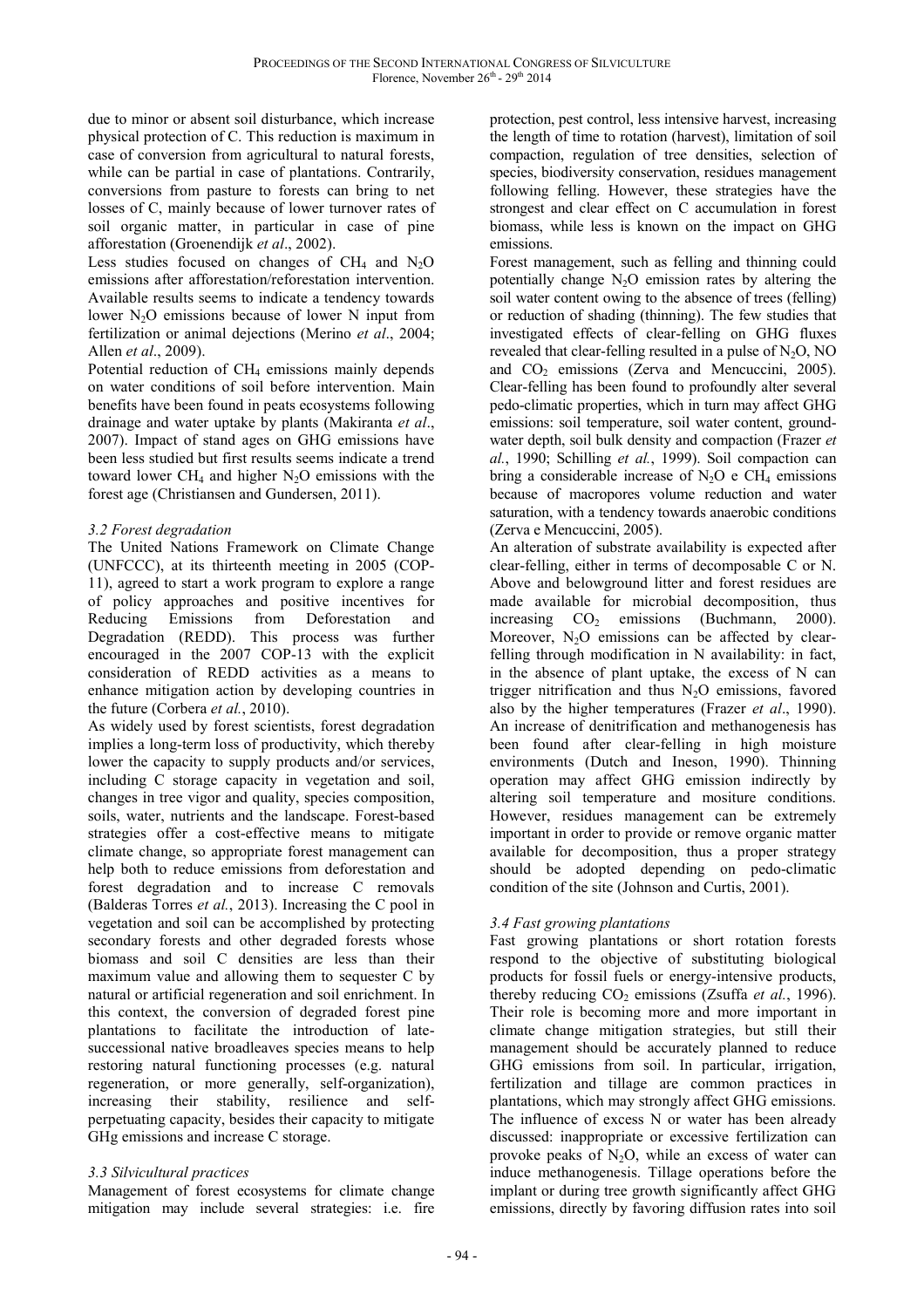and providing substrates for decomposition through aggregates breaking (Six and Jastrow, 2002) and indirectly altering temperature and mositure conditions for microbial processes.

### **4. Conclusion**

The quantification of GHG emissions from forest ecosystems and the impact of different management strategies for their reduction has still large knowledge gaps and remain a challenge. The inclusion of the three gases  $CO_2$ ,  $N_2O$  and  $CH_4$  in estimates is important in view of the multiple factors influencing the emission rates, often in contrasting directions. Further research is therefore needed considering the whole soil-plant system and the impact of management options on soil physical, chemical and biological properties, which in turn influence biogeochemical processes responsible of GHG emissions.

Table 1. Schematic list of management strategies affecting GHG emissions from forest ecosystems.

| from pasture to forest                                            | $1N_2O, 1CO_2$                                                 |
|-------------------------------------------------------------------|----------------------------------------------------------------|
| From crop to forest                                               | $\downarrow$ N <sub>2</sub> O, $\downarrow$ CO <sub>2</sub>    |
| From wetland to plantation                                        | $\downarrow$ CH <sub>4</sub> , $\uparrow$ CO <sub>2</sub>      |
| Silvicultural practices                                           |                                                                |
| Conversion<br>$\sigma f$<br>degraded<br>coniferous<br>plantations | $1 \uparrow N_2$ O, $1 \text{CO}_2$                            |
| Thinning intervention                                             | $\downarrow$ CO <sub>2</sub> , $\downarrow$ T N <sub>2</sub> O |
| Reduced soil compaction                                           | $\downarrow$ N <sub>2</sub> O, $\downarrow$ CO <sub>2</sub>    |
| Permanent soil cover                                              | $1N_2O, 11CO_2$                                                |
| Prevention of acidification                                       | $\downarrow$ CH <sub>4</sub> , $\downarrow$ N <sub>2</sub> O   |
| Hydrological regime                                               | $\downarrow$ CH <sub>4</sub> , $\downarrow$ N <sub>2</sub> O   |
| Management of plantations                                         |                                                                |
| Appropriate fertilization                                         | $\downarrow$ N <sub>2</sub> O, $\downarrow$ CO <sub>2</sub>    |
| Appropriate irrigation                                            | $\downarrow$ CH <sub>4</sub>                                   |
| Minimum ploughing                                                 | $\downarrow$ CO <sub>2</sub>                                   |



Figure 1. Synthesis of the main drivers of GHG emissions.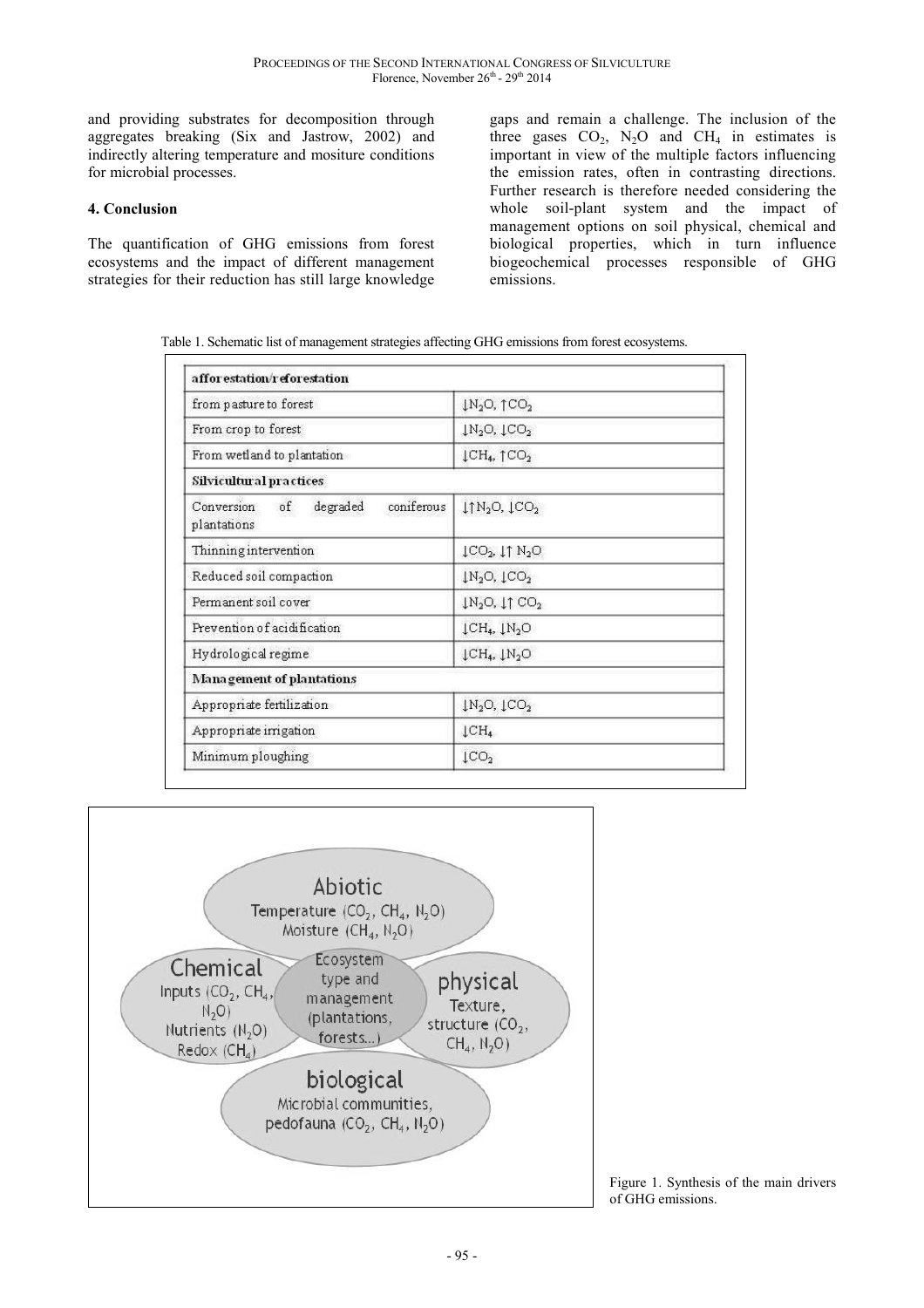#### **RIASSUNTO**

#### **Emissioni di gas ad effetto serra da suoli forestali: processi e potenzialità di mitigazione**

Le foreste rappresentano un enorme *sink* di assorbimento del C, contenendo l'80% del carbonio epigeo totale ed il 40% di quello ipogeo, e sono responsabili del 60-70% della produttività primaria di tutti gli ecosistemi terrestri. Tuttavia, la loro importanza si riconduce anche al notevole contributo, pari a circa il 70%, che le foreste hanno sugli scambi gassosi tra biosfera e atmosfera.

I principali gas ad effetto serra (GHG) emessi dagli ecosistemi forestali sono l'anidride carbonica  $(CO<sub>2</sub>)$ , il metano (CH<sub>4</sub>) e il protossido di azoto (N<sub>2</sub>O), che contribuiscono rispettivamente per circa il 60%, 20% e 6% al riscaldamento globale. I processi di produzione ed emissione di tali gas coinvolgono principalmente la respirazione (autotrofa ed eterotrofa), la metanogenesi, la nitrificazione e la denitrificazione. Tali processi dipendono da una varietà di fattori biotici ed abiotici che influenzano sia la dimensione che la direzione degli scambi gassosi tra foreste ed atmosfera, determinando così la capacità di accumulo e rilascio di GHG degli ecosistemi forestali, che possono agire come *sink* o *source*. In tal senso, il tipo di suolo e le sue caratteristiche fisiche, chimiche e biologiche influiscono sia sulla disponibilità di substrati che sulla loro accessibilità alle comunità microbiche coinvolte nella produzione di GHG e vanno considerati come fattori determinanti.

La conoscenza di tali processi è di fondamentale importanza per l'applicazione di tecniche di gestione idonee a ridurre le emissioni di GHG, contribuendo ad incrementare significativamente le potenzialità di mitigazione dei cambiamenti clima.

#### **REFERENCES**

- Allen D., Mendham D., Cowie A., Wang W., Dalal R., Raison R., 2009 – *Nitrous oxide and methane emissions from soil are reduced following afforestation of pasture lands in three contrasting climatic zones.* Soil Research, 47: 443-458. http://dx.doi.org/10.1071/SR08151
- Balderas Torres A., Ontiveros Enríquez R., Skutsch M., Lovett J.C., 2013 – *Potential for Climate Change Mitigation in Degraded Forests: A Study from La Primavera, México*. Forests, 4: 1032-1054. http://dx.doi.org/10.3390/f4041032

Baral A., Gupta G.S., 2004 – *Trees for carbon sequestration or fossil fuel substitution: the issue of cost vs. Carbon benefit*. Biomass and Bioenergy, 27: 41-55.

http://dx.doi.org/10.1016/j.biombioe.2003.11.004

Buchmann N., 2000 – *Biotic and abiotic factors controlling soil respiration rates in* Picea abies *stands*. Soil Biol. Biochem., 32: 1625-1635. http://dx.doi.org/10.1016/S0038-0717(00)00077-8

- Cavigelli M.A., Robertson G.P., 2000 *The functional significance of denitrifier community composition in a terrestrial ecosystem*. Ecology, 81: 1402-1414. http://dx.doi.org/10.1890/0012-9658(2000)081[1402: TFSODC]2.0.CO;2
- Christiansen J.R., Gundersen P., 2011 *Stand age and tree species affect N2O and CH4 exchange from afforested soils.* Biogeosciences, 8: 2535-2546. http://dx.doi.org/10.5194/bg-8-2535-2011
- Conrad R., 1999 *Contribution of hydrogen to methane production and control of hydrogen concentrations in methanogenic soils and sediments*. FEMS Microbiology Ecology, 28: 193-202.
- Corbera E., Estrada M., Brown K., 2010 *Reducing greenhouse gas emissions from deforestation in developing countries: revisiting the assumptions*. Climatic Change, 100 (3-4): 355-388.

http://dx.doi.org/10.1007/s10584-009-9773-1

- Davidson E.A., Savage K., Bolstad P., Clark D.A., Curtis P.S., Ellsworth D.S., Hanson P.J., Law B.E., Luo Y., Pregitzer K.S., Randolph J.C., Zak D., 2002 – *Belowground carbon allocation in forests estimates from litterfall and IRGA-based soil respiration measurements*. Agric. For. Meteorol., 113: 39-51.
- http://dx.doi.org/10.1016/S0168-1923(02)00101-6 Dutch J., Ineson P., 1990 – *Denitrification of an upland forest site*. Forestry, 63: 363-378.

http://dx.doi.org/10.1093/forestry/63.4.363

- Enwall K., Philippot L., Hallin S.., 2005 *Activity and composition of the denitrifying bacterial community respond differently to long-term fertilization*. Applied and Environmental Microbiology, 71: 8335-8343.
- http://dx.doi.org/10.1128/AEM.71.12.8335-8343.2005 European Commission, 2012. *The EU climate and energy package.*

 http://ec.europa.eu/clima/policies/package/index\_en-h tm

- Folland C.K., Karl T.R., 2001 *Recent rates of warming in marine environment meet controversy*. Eos, 82 (40): 453-459. http://dx.doi.org/10.1029/01EO00270
- Franzluebbers A.J., Follett R.F., 2005 *Greenhouse gas contributions and mitigation potential is agricultural region of North America.* Soil Tillage Research, 83: 25-52. http://dx.doi.org/10.1016/j.still.2005.02.008 http://dx.doi.org/10.1016/j.still.2005.02.020
- Frazer D.W., Mc Coll J.G., Powers, R.F., 1990 *Soil nitrogen mineralization in a clearcutting chronosequence in a northern California forest*. Soil Science Society of America Journal, 54: 1145-1152. http://dx.doi.org/10.2136/sssaj1990.03615995005400 040038x
- Giardina C.P., Ryan M.G., Binkley D., Fownes J.H., 2003 – *Primary production and carbon allocation in relation to nutrient supply in a tropical experiment forest*. Global Change Biology, 9: 1438-1450. http://dx.doi.org/10.1046/j.1365-2486.2003.00558.x
- Groenendijk F.M., Condron L.M., Rijkse W.C., 2002 *Effects of afforestation on organic carbon, nitrogen and sulfur concentrations in New Zealand hill country soils*. Geoderma, 108: 91-100. http://dx.doi.org/10.1016/S0016-7061(02)00125-8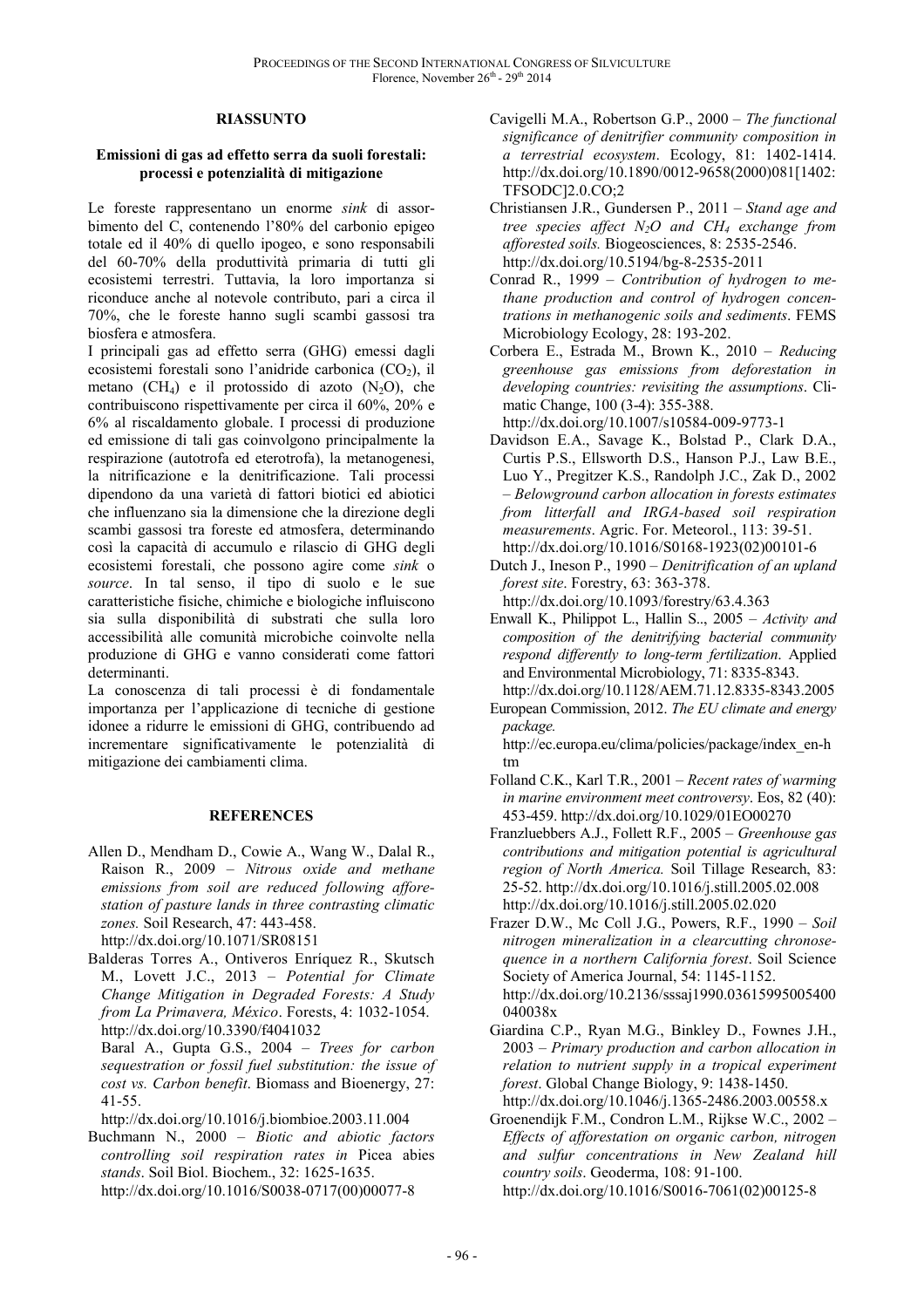Guo L.B., Gifford R.M., 2002 – *Soil carbon stocks and land use change: a meta analysis.* Global Change Biology, 8: 345-360.

http://dx.doi.org/10.1046/j.1354-1013.2002.00486.x

- Högberg P.*,* Nordgren A.*,* Buchmann N.*,* Taylor A.F.S.*,* Ekblad A.*,* Högberg M.N.*,* Nyberg G.*,* Ottosson-Löfvenius M., Read D.J*.,* 2001 – *Large-scale forest girdling shows that current photosynthesis drives soil respiration*. Nature, 411: 789-792. http://dx.doi.org/10.1038/35081058
- Holtan-Hartwig, L.H., Dorsch P., Bakken L.R., 2002 *Low temperature control of soil denitrifying communities: kinetics of N2O production and reduction*. Soil Biology Biochemistry, 34: 1797-1806. http://dx.doi.org/10.1016/S0038-0717(02)00169-4
- Houghton J.T., Ding Y., Griggs D.J., Noguer M., van der Linden P.J., Xiaosu D., 2001 – *Climate Change 2001*. *The Scientific basis*. Contribution of working group I to the third assessment report of the Intergovernmental Panel on Climatic Change (IPCC). Cambridge University Press, UK.
- IPCC, 2007 *IPCC fourth assessment report, working group III*. Chapter 9, Forestry. Available online at: www.ipcc.ch.
- IPCC, 2013 *Climate Change 2013: The Physical Science Basis.* Contribution of Working Group I to the Fifth Assessment Report of the Intergovernmental Panel on Climate Change. Cambridge University Press, Cambridge, United Kingdom and New York, NY, USA, 1535 pp.
- IPCC, 2014 *Climate Change 2014: Impacts, Adaptation, and Vulnerability. Part A: Global and Sectoral Aspects.* Contribution of Working Group II to the Fifth Assessment Report of the Intergovernmental Panel on Climate Change. Cambridge University Press, Cambridge, United Kingdom and New York, NY, USA, pp. 1132.
- Janssens I.A., Lankreijer H., Matteucci G., Kowalski A.S., Buchmann N., Epron D., Pilegaard K., Kutsch W., Longdoz B., Grunwald T., Montagnani L., Dore S., Rebmann C., Moors E.J., Grelle A., Rannik U., Morgenstern K., Oltchev S., Clement R., Gudmundsson J., Minerbi S., Berbigier P., Ibrom A., Moncrieff J., Aubinet M., Bernhofer C., Jensen N.O., Vesala T., Granier A., Schulze E.D., Lindroth, A., Dolman A.J., Ceulemans R., Valentini R., 2001 – *Productivity overshadows temperature in determining soil and ecosystem respiration across European forests.* Global Change Biology, 7: 269-278.
- Johnson D.W., Curtis P.S., 2001 *Effects of forest management on soil carbon and nitrogen storage: meta analysis.* For. Ecol. Managem., 140: 227-238. http://dx.doi.org/10.1016/S0378-1127(00)00282-6
- Kuzyakov Y., Cheng W., 2001 *Photosynthesis controls of rhizosphere respiration and organic matter decomposition.* Soil Biology and Biochemistry, 33: 1915-1925.

http://dx.doi.org/10.1016/S0038-0717(01)00117-1

Le Mer J., Roger P., 2001 – *Production, oxidation, emission and consumption of methane by soils: a review.* European Journal of Soil Biology, 37: 25-50. http://dx.doi.org/10.1016/S1164-5563(01)01067-6

- Luyssaert S., Detlef Schulze E., Annett Börner A., Alexander Knohl A., Hessenmöller D., Law B.E., Ciais P., John Grace J., 2008 – *Old-growth forests as global carbon sinks*. Nature, 455: 213-215. http://dx.doi.org/10.1038/nature07276
- Mäkiranta P., Hytönen J., Aro L., Maljanen M., Pihlatie M., Potila H., Shurpali N.J., Laine J., Lohila A., Martikainen P.J., Minkkinen K., 2007 – *Soil greenhouse gas emissions from afforested organic soil croplands and cutaway peatlands*. Boreal Environment Research, 12: 159-175.
- Merino A., Pérez-Batallón P., Macías F., 2004 *Responses of soil organic matter and greenhouse gas fluxes to soil management and land use changes in a humid temperate region of southern Europe*. Soil Biology and Biochemistry, 36: 917-925.

http://dx.doi.org/10.1016/j.soilbio.2004.02.006

- Nabuurs G.J., Dolman A.V., Verkaik E., Kuikman P.J., van Diepen C.A, Whitmore A., Daamen W., Oenema O., Kabat P., Mohren G.M.J., 2000 – *Article 3.3 and 3.4 of the Kyoto Protocol – consequences for industrialised countries' commitment, the monitoring needs and possible side effect.* Environmental Science Policy, 3 (2/3): 123-134. Economic Impacts of Climate Change on the Global Forest Sector. In: Economics of Carbon Sequestration in Forestry. S.R. Sedjo (ed.), Lewis Publishers, Boca Raton.
- Norton J.M., Stark J.M., 2011 *Regulation and measurement of nitrification in terrestrial systems*. Methods in Enzymology, 486: 344-368. http://dx.doi.org/10.1016/B978-0-12-381294-0.00015-8
- Pan Y., Birdsey R.A., Fang J., Houghton R., Kauppi P.E., Kurz W.A., Phillips O.L., Shvidenko A., Lewis S.L., Canadell J.G., Ciais P., Jackson R.B., Pacala S.W., McGuire A.D., Piao S., Rautiainen A., Sitch S., Hayes D., 2011 – *A Large and Persistent Carbon Sink in the World's Forests*. Science, 333: 988-993. http://dx.doi.org/10.1126/science.1201609
- Raich J.W., Potter C.S., 1995 *Global patterns of carbon dioxide emissions from soils*. Global Biogeochem. Cycles, 9: 23-36. http://dx.doi.org/10.1029/94GB02723
- Raich J.W., Nadelhoffer K.J., 1989 *Belowground carbon allocation in forest ecosystems: global trends*. Ecology, 70: 1346-1354. http://dx.doi.org/10.2307/1938194
- Raich J.W., Schlesinger W.H., 1992 *The global carbon dioxide flux in soil respiration and its relationship to vegetation and climate*. Tellus, 44: 81-89. http://dx.doi.org/10.3402/tellusb.v44i2.15428 http://dx.doi.org/10.1034/j.1600-0889.1992.t01-100001.x
- Raich J.W., Tufekcioglu A., 2000 *Vegetation and soil respiration: correlations and controls.* Biogeochemistry, 48: 71-90. http://dx.doi.org/10.1023/A:1006112000616
	- http://dx.doi.org/10.1007/s10533-004-5167-7
- Ryan M.G., Binkley D., Fownes J.H., Giardina C.P., Senock R.S., 2004 – *An experimental test of the causes of forest growth decline with stand age*. Ecological Monographs, 74: 393-414. http://dx.doi.org/10.1890/03-4037